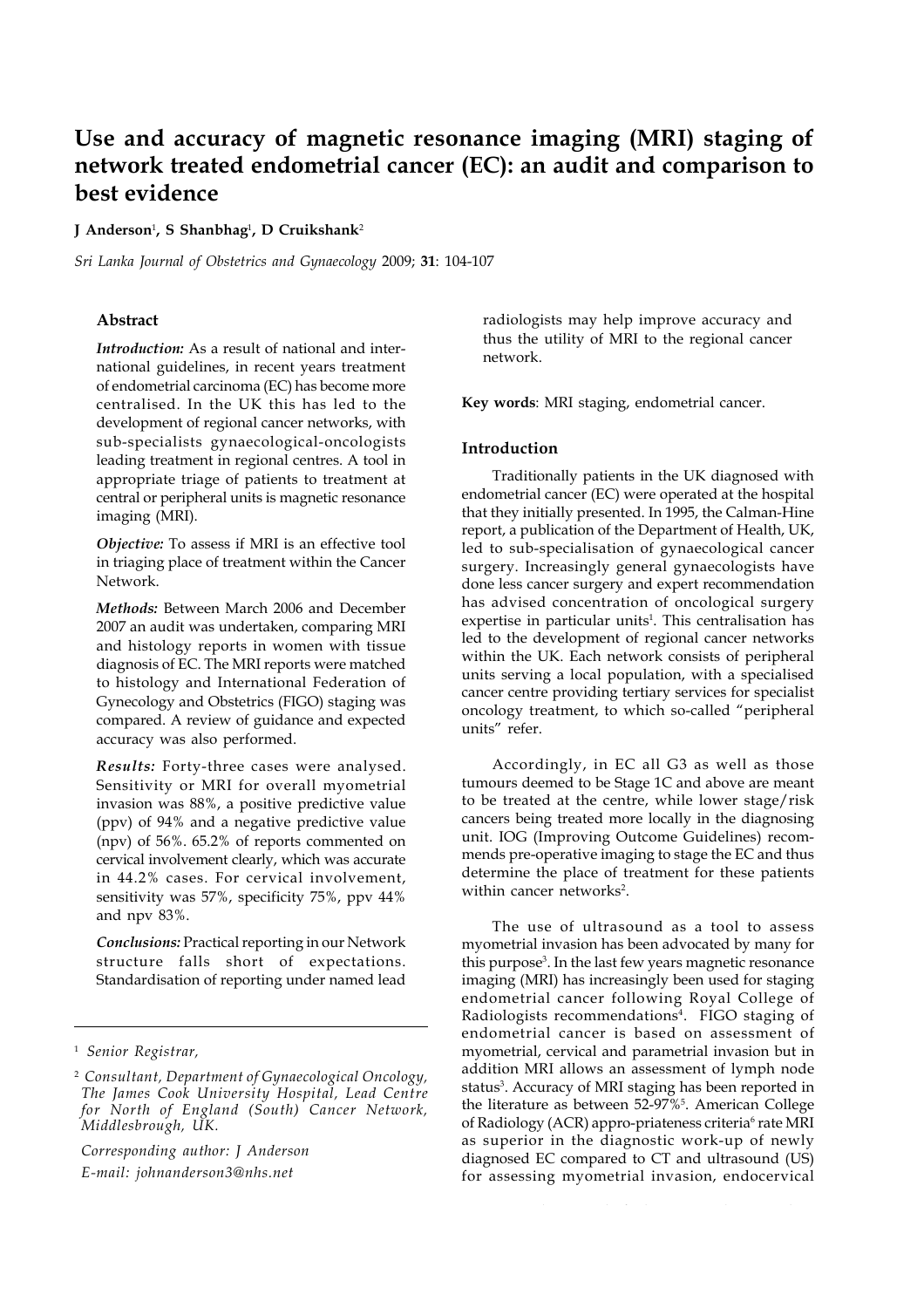involvement and overall staging. MRI and CT were both equally superior to US for lymph node assessment.

Since 2007 it has been standard practice to use MRI for cases of endometrial carcinoma in the North of England (South) Cancer Network, which has a catchment area of 1.5 million and four peripheral hospitals referring patients to one central unit at the James Cook University Hospital (JCUH), Middlesbrough (Table 1). MRI is used to determine the place of treatment using pre-operative imaging findings<sup>7</sup>. These images are taken pre operatively after histological diagnosis from an endometrial biopsy and assessed using the criteria stated earlier and patients triaged accordingly. The role therefore of the smaller units is to diagnose and assess patients, treat those with less severe disease (less than FIGO 1B) and refer those with more severe disease (Table 2).

## **Objectives**

- 1. To determine if MRI reporting is complete for confirmed cases of endometrial cancer within a Cancer Network.
- 2. To correlate MRI and final histological FIGO staging.

## **Audit Standards**

Our audit standards were based upon the information required to accurately stage the cancer using the FIGO staging system. These were;

- 1. Every MRI report should clarify from its content possible FIGO stage from data on myometrial invasion, cervical involvement as well as lymph node status.
- 2. MRI should accurately allow patients to be appropriately triaged for treatment as per IOG guidance.

#### **Materials and methods**

Between March 2006 and December 2007 we identified a cohort of women diagnosed with endometrial cancer, who were investigated with MRI. Data were collected from MRI and histology reports. The MRI reports were matched to histology reports and the data was compiled into a Microsoft Excel© spreadsheet. Data collected included case demographics, clinical diagnosis, referring hospital, MRI report, treatment location, and histology report. Analysis was undertaken using Microsoft Excel© and SPSS. If FIGO stage was not explicitly stated, but the report contained adequate detail, it was interpreted at consultant level.

#### **Results**

Forty-seven women were identified, 4 were excluded, 2 of which had cervical cancers and the other two 2 because MRI could not be reported (claustrophobia, excessive artefact). Of the 43 cases analysed, mean age was 63 years and only eleven MRI reports explicitly gave a FIGO stage and 29 implied it. Table 1 gives a breakdown of reports by referring unit in the network.

**Table 1. Cases and FIGO staging in MRI report by referring unit**

| Referring and<br><b>MRI Unit</b> | Cases $\binom{0}{0}$ | <b>FIGO</b><br>Explicit | <b>FIGO</b><br>implied |  |
|----------------------------------|----------------------|-------------------------|------------------------|--|
| Darlington                       | 10 (23%)             | 0                       | 10                     |  |
| JCUH (and<br>Northallerton)      | 14 (33%)             | $\mathcal{P}$           | 10                     |  |
| North Tees                       | 17 (39%)             | 7                       | 9                      |  |
| Scarborough                      | 2(5%)                | $\mathcal{P}$           | 0                      |  |
| Total                            | 43                   | 11 (25%)                | 29 (67%)               |  |

The International Federation of Obstetrics and Gynaecology (FIGO, 2002.) gives the following staging for endometrial carcinoma.

Stage I endometrial cancer is carcinoma confined to the corpus uteri

- 1. IA confined to endometrium
- 2. IB invasion to less than half of myometrium
- 3. IC invasion beyond half of myometrium

Stage II involves the corpus and the cervix, but has not extended outside the uterus

- 1. Stage IIA is endocervical glandular involvement only
- 2. Stage IIB is cervical stromal invasion

Stage III extends outside of the uterus but is confined to the true pelvis

- 1. Stage IIIA is invasion of serosa or adnexa or positive peritoneal cytology and possibly more than one of these
- 2. Stage IIIB is vaginal metastases
- 3. Stage IIIC is metastases to pelvic or para-aortic lymph nodes or both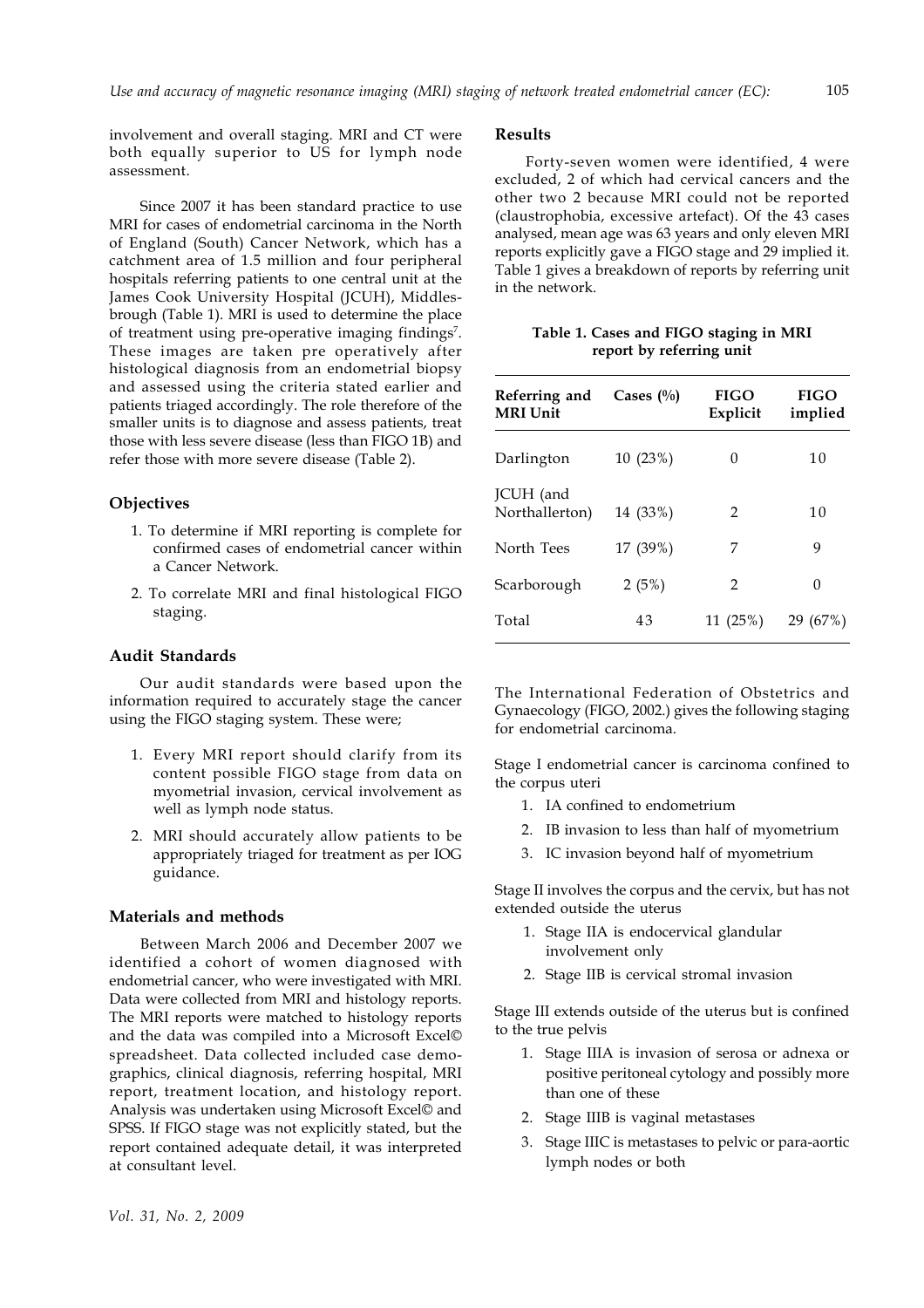Stage IV is involvement of the bladder or bowel mucosa or distant metastasis

- 1. Stage IVA is involvement of bowel or bladder mucosa
- 2. Stage IVB is distant metastases including nodes in the abdomen or inguinal region

A further grouping with prognostic significance is possible with FIGO approval, based on degree of tumour differentiation as follows:

- 1. G1 is 5% or less of a nonsquamous or nonmorular solid growth pattern
- 2. G2 is 6 to 50% of a nonsquamous or nonmorular solid growth pattern

3. G3 is over 50 and of a nonsquamous or nonmorular solid growth pattern.

Eighty one percent commented on myometrial invasion clearly, which was accurate in 53.5% cases. Sensitivity for overall myometrial invasion was 88%, specificity 71%, a positive predictive value (ppv) of 94% and a negative predictive value (npv) of 56%. Sensitivity for depth of invasion was 71%. 65.2% commented on cervical involvement clearly, which was accurate in 44.2% cases. For cervical involvement, sensitivity was 57%, specificity 75%, ppv 44% and npv 83%. Ninety five percent commented on lymph node status clearly.

Table 3 compares MRI with histological findings

| <b>MRI FIGO</b>    |                |                |                |    |                |    |    |              |
|--------------------|----------------|----------------|----------------|----|----------------|----|----|--------------|
| <b>Histol FIGO</b> | 1a             | 1 <sub>b</sub> | 1c             | 2a | 2 <sub>b</sub> | 3a | 3c | <b>Total</b> |
| FIGO 1a            | $\overline{4}$ |                |                | 1  |                |    |    | 5            |
| FIGO 1b            | 3              | 1              | 6              |    |                |    |    | 12           |
| FIGO 1c            | 2              |                | 5              |    |                | 3  |    | 11           |
| FIGO 2a            |                |                | 1              |    |                |    |    | 1            |
| FIGO 2b            | $\mathcal{P}$  |                | $\overline{2}$ |    |                | 1  | 1  | 9            |
| FIGO 3c            |                |                |                |    |                |    |    | 2            |
| FIGO 4b            |                |                |                |    | $\mathcal{P}$  | 1  |    | 3            |
| Total              | 11             | 2              | 15             | 1  | 4              | 5  | っ  | 43           |

#### **Table 3. Correlation of MRI and histological FIGO staging**

MRI accurately staged 30%, overstaged 33% and understaged 38% of cases. In 3 cases, the reporting was insufficient to stage. The sensitivity and positive predictive value (ppv) for MRI to accurately stage endometrial cancers was 0.46 and 0.44 respectively.

Table 4 shows the outcome of triaging based upon MRI reporting.

| <b>MRI FIGO</b>    |               |                |               |    |                |    |    |                |
|--------------------|---------------|----------------|---------------|----|----------------|----|----|----------------|
| <b>Histol FIGO</b> | 1a            | 1 <sub>b</sub> | 1c            | 2a | 2 <sub>b</sub> | 3a | 3c | Total          |
| FIGO 1a            | 4             |                |               |    |                |    |    | 5              |
| FIGO 1b            | 3             | 1              | 6             |    |                |    |    | 11             |
| FIGO 1c            | $\mathcal{P}$ |                | 5             |    |                | 3  |    | 11             |
| FIGO 2a            |               |                |               |    |                |    |    | 1              |
| FIGO 2b            | $\mathcal{P}$ |                | $\mathcal{P}$ |    |                | 1  |    | 7              |
| FIGO 3c            |               |                |               |    |                |    |    | $\overline{2}$ |
| FIGO 4b            |               |                |               |    | $\mathfrak{D}$ | 1  |    | 3              |
| Total              | 11            | $\mathcal{P}$  | 15            |    | 4              | 5  | ∍  | 40             |

**Table 4. Correlation of MRI and histological FIGO staging – appropriate triage**

*Sri Lanka Journal of Obstetrics and Gynaecology*